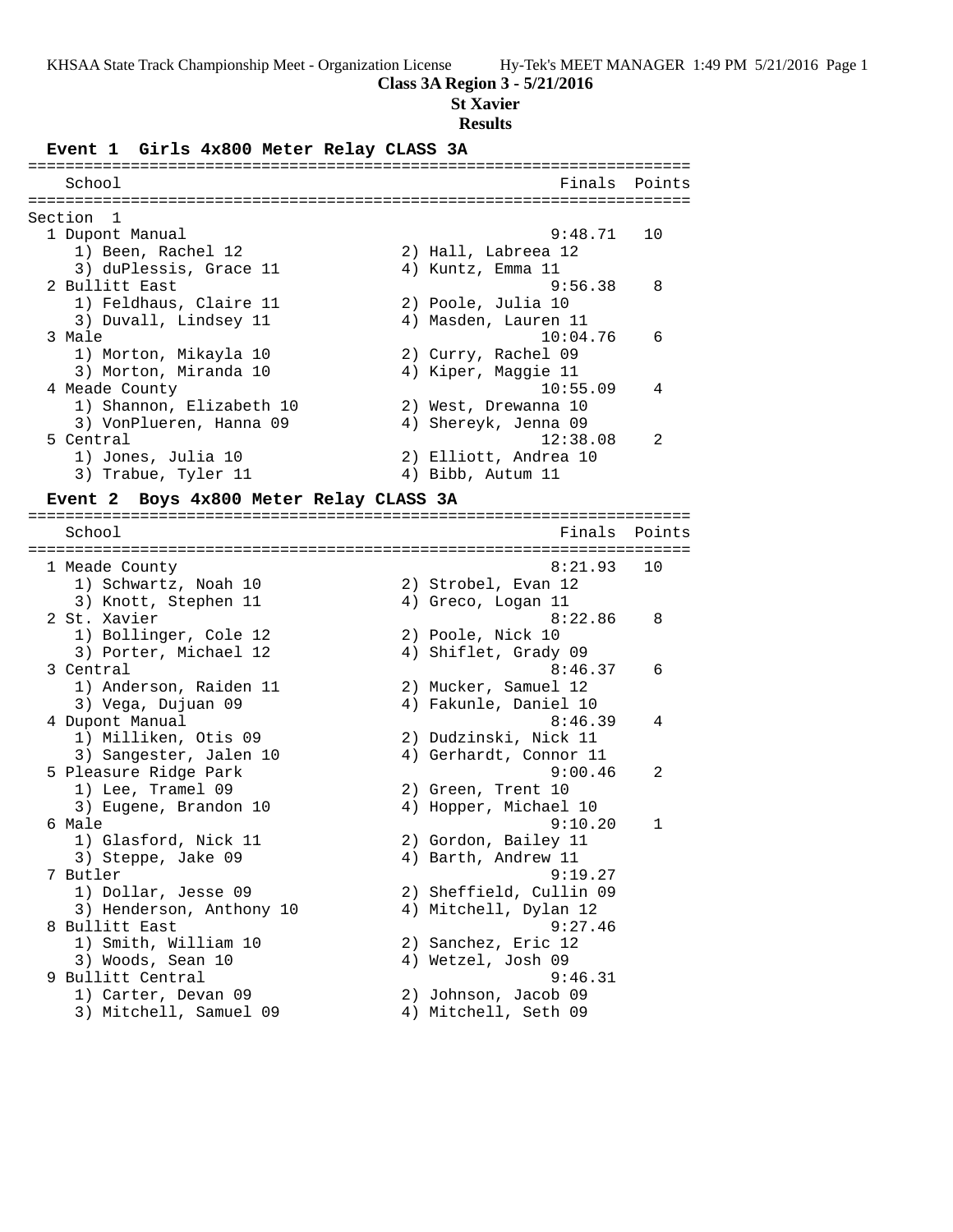# **Class 3A Region 3 - 5/21/2016**

**St Xavier**

#### **Results**

**Event 3 Girls 100 Meter Hurdles CLASS 3A**

| Name                                    | Year School      | Finals Points |                |
|-----------------------------------------|------------------|---------------|----------------|
|                                         |                  |               |                |
| Section 2                               |                  |               |                |
| 1 Williams, Hadiya                      | 11 Male          | 15.42         | 10             |
| 2 Jones, Kayla                          | 09 Central       | 16.32 8       |                |
| 3 Deel, Lauren                          | 11 North Bullitt | 16.95 6       |                |
| 4 Kaeka, Nicole                         | 11 Dupont Manual | 18.35         | $\overline{4}$ |
| 5 Curry, Ahlyia                         | 11 Butler        | 18.45         | 2              |
| 6 Deshmukh, Alisha                      | 12 Dupont Manual | 20.04         | $\mathbf{1}$   |
| 7 Williams, Shelbie                     | 10 Meade County  | 23.07         |                |
| -- Snow, Emily                          | 11 Meade County  | FS            |                |
|                                         |                  |               |                |
| Event 4 Boys 110 Meter Hurdles CLASS 3A |                  |               |                |
|                                         |                  |               |                |
| Name                                    | Year School      | Finals Points |                |
|                                         |                  |               |                |
| 1 Clyburn, Darian                       | 10 Male          | 14.73 10      |                |
| $2.50 \times 10^{-10}$                  | $12C+V_2$        | $1527$ $9$    |                |

| $\pm$ $\epsilon$ $\pm$ $\mu$ $\mu$ $\mu$ $\mu$ $\mu$ $\mu$ $\mu$ | $\pm$ 0 $\pm$ 1.1.4 $\pm$ 0 | __ _ _ _ <i>_</i> | $\overline{1}$ |
|------------------------------------------------------------------|-----------------------------|-------------------|----------------|
| 2 Ford, Dallas                                                   | 12 St. Xavier               | 15.37             | -8             |
| 3 Hayden, Shawn                                                  | 12 Pleasure Ridge Park      | 16.18             | - 6            |
| 4 Tran, Anthony                                                  | 12 Dupont Manual            | 16.65             | 4              |
| 5 Ford, Josiah                                                   | 10 Male                     | 16.81             | 2              |
| 6 Dumoulin, Jonny                                                | 11 St. Xavier               | 17.08             | 1              |
| 7 Elliot, Will                                                   | 10 Pleasure Ridge Park      | 17.96             |                |
| 8 Gentry, Hayden                                                 | 09 Bullitt East             | 18.36             |                |
|                                                                  |                             |                   |                |

# **Event 5 Girls 100 Meter Dash CLASS 3A**

| Name                                 | Year School and the School   | Finals Points |              |
|--------------------------------------|------------------------------|---------------|--------------|
|                                      |                              |               |              |
| Section 1                            |                              |               |              |
| 1 Watson, Hanna                      | 11 Pleasure Ridge Park 13.69 |               |              |
| 2 Walden, Amber                      | 11 Bullitt Central           | 14.25         |              |
| 3 Hawks, Riley                       | 09 Pleasure Ridge Park       | 14.48         |              |
| 4 McDonald, Emily                    | 08 Bullitt East              | 14.63         |              |
|                                      |                              | 14.96         |              |
| 6 Morales, Katherine 69 Meade County |                              | 15.47         |              |
| 7 Davenport, Lindsey                 | 09 Bullitt East              | 15.65         |              |
| Section 2                            |                              |               |              |
| 1 Townsend, Taliyah                  | 12 Male                      | 12.12         | 10           |
| 2 Caballero, Gretel                  | 12 Central                   | 12.53         | -8           |
| 3 Nwosu, Julie                       | 11 Dupont Manual             | 12.58         | 6            |
| 4 Crawford, Anaiya                   | 10 Male                      | 12.93         | 4            |
| 5 Cannon, Shawnneia                  | 11 North Bullitt             | 12.94         | 2            |
| 6 Smith, Tamia                       | 09 Central                   | 13.62         | $\mathbf{1}$ |
| 7 Cook, Brasia                       | 10 Butler                    | 13.65         |              |
| 8 Richie, Desiree                    | 12 Butler                    | 14.06         |              |
|                                      |                              |               |              |

# **Event 6 Boys 100 Meter Dash CLASS 3A**

| Name          |                   | Year School        | Finals Points |        |
|---------------|-------------------|--------------------|---------------|--------|
| 1 Parks, Alex |                   | 12 Bullitt Central | 11.77         | 11.763 |
|               | 2 Glass, Terrence | 10 Butler          | 11.77         | 11.765 |
|               | 3 Jones, Stephen  | 12 Central         | 11.94         |        |
|               | 4 Perdue, Hunter  | 10 Bullitt East    | 11.95         |        |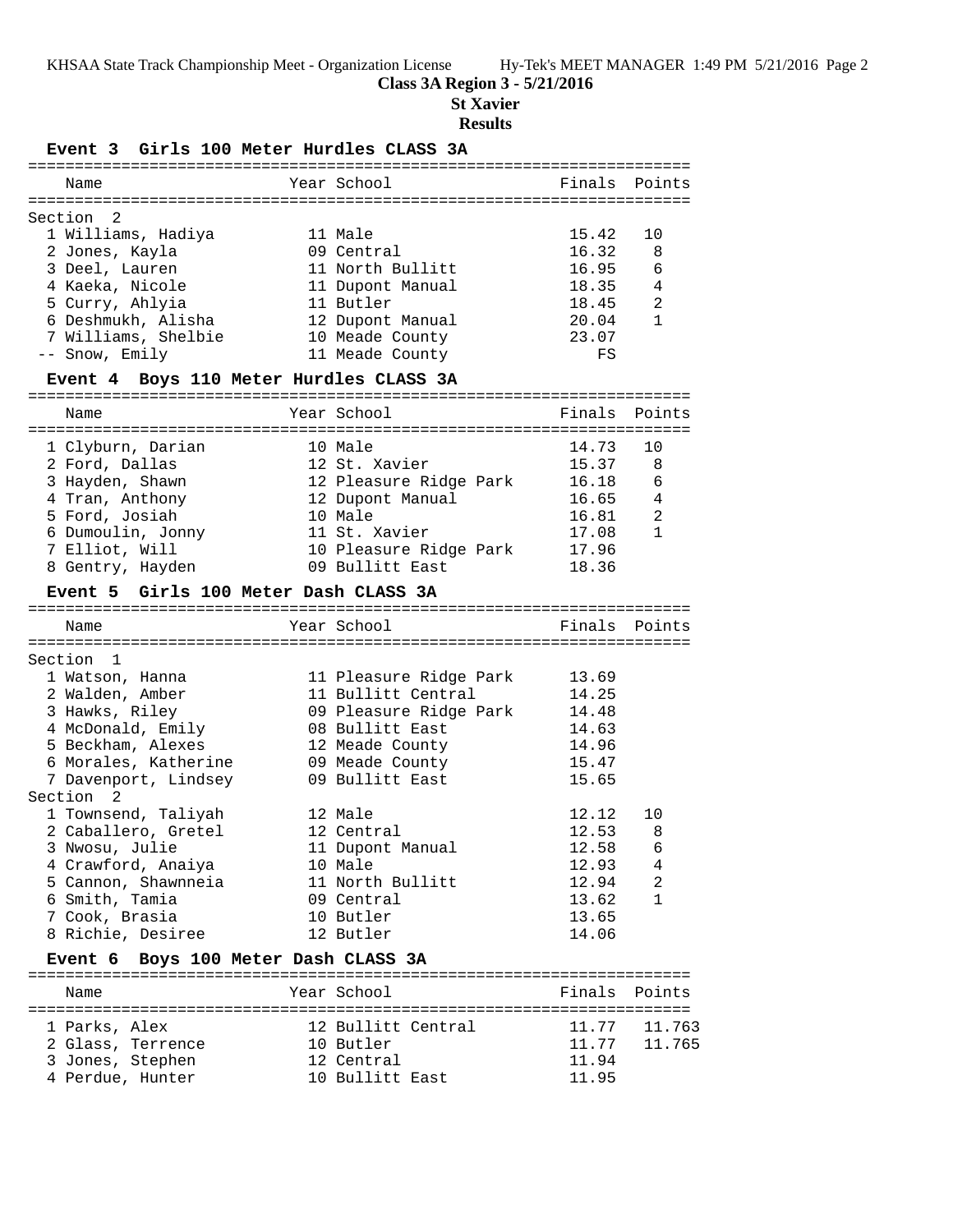**Class 3A Region 3 - 5/21/2016**

**St Xavier**

| Event 6 Boys 100 Meter Dash CLASS 3A                                                                                                                                                                                |                                                                                                                                                                                                                  |                                        |
|---------------------------------------------------------------------------------------------------------------------------------------------------------------------------------------------------------------------|------------------------------------------------------------------------------------------------------------------------------------------------------------------------------------------------------------------|----------------------------------------|
| 5 Erwin, Nick<br>6 Wood, Matthew<br>7 Alden, John<br>8 Shuff, Tucker                                                                                                                                                | 09 St. Xavier<br>12.15<br>12.47<br>10 Meade County<br>12 Bullitt East<br>12.52<br>09 North Bullitt<br>15.95                                                                                                      |                                        |
| Section 3<br>1 Gentry, Devin<br>2 Carter, Jaelin<br>3 Warner, Michael<br>4 Shelton, Daniel<br>5 May, Marcquel<br>6 Bruce, Dalton<br>7 Garr, Ricky<br>-- Miller, Desmond<br>Event 7 Girls 4x200 Meter Relay CLASS 3A | 11.15<br>12 Male<br>11.21<br>11 Dupont Manual<br>09 Male<br>11.34<br>12 Pleasure Ridge Park<br>11.35<br>10 Pleasure Ridge Park<br>11.46<br>10 Meade County<br>11.50<br>11 St. Xavier<br>11.54<br>10 Butler<br>FS | 10<br>8<br>6<br>4<br>2<br>$\mathbf{1}$ |
| School                                                                                                                                                                                                              | Finals                                                                                                                                                                                                           | Points                                 |
| Section 1<br>1 Bullitt Central<br>1) Gilbert, Kassi 12<br>3) Krebs, Shelby 09                                                                                                                                       | 2:03.59<br>2) Walden, Amber 11<br>4) Blevins, Courtney 10                                                                                                                                                        |                                        |
| Section <sub>2</sub><br>1 Male<br>1) Morton, Miranda 10                                                                                                                                                             | 1:45.51<br>2) Dunn, Miyale 09                                                                                                                                                                                    | 10                                     |
| 3) Kraft, Taylor 12<br>2 Dupont Manual<br>1) Steen, Bria 12                                                                                                                                                         | 4) Bethel, Tashyonna 11<br>1:47.68<br>2) Kohlstruk, Casey 10                                                                                                                                                     | 8                                      |
| 3) Nwosu, Julie 11<br>3 Central<br>1) Jones, Julia 10<br>3) Harris, Tahlea 09                                                                                                                                       | 4) Olayemi, Moji 09<br>1:48.16<br>2) Jones, Kayla 09<br>4) Burton, Cierra 11                                                                                                                                     | 6                                      |
| 4 North Bullitt<br>1) Cannon, Shawnneia 11<br>3) Walls, Sydney 10                                                                                                                                                   | 1:50.10<br>2) Sohl, Kaitlyn 11<br>4) Ward, Sarah 12                                                                                                                                                              | 4                                      |
| 5 Butler<br>1) Nibitanga, Esperance 09<br>3) Davis, Andrea 12                                                                                                                                                       | 1:51.48<br>2) Hope, Cyntrie 09<br>4) Richie, Desiree 12                                                                                                                                                          | 2                                      |
| 6 Pleasure Ridge Park<br>1) Parrish, Shamari 11<br>3) Scott, T'Lea 09<br>7 Meade County                                                                                                                             | 1:53.16<br>2) Brown, Kierra 11<br>4) Young, Lasharia 10<br>1:59.41                                                                                                                                               | 1                                      |
| 1) Williams, Shelbie 10<br>3) VonPlueren, Halle 09<br>8 Bullitt East<br>1) Adams, Casie 09                                                                                                                          | 2) Griffen, Daejah 10<br>4) Beckham, Alexes 12<br>2:03.11<br>2) Poole, Brianna 11                                                                                                                                |                                        |
| 3) Davenport, Lindsey 09<br>Boys 4x200 Meter Relay CLASS 3A<br>Event 8                                                                                                                                              | 4) McDonald, Emily 08                                                                                                                                                                                            |                                        |
| School                                                                                                                                                                                                              | Finals                                                                                                                                                                                                           | Points                                 |
| 1 Central<br>1) Green, Emmitt 12<br>3) Armstrong, Clavon 12                                                                                                                                                         | 1:29.54<br>2) Johnson, Cory 11<br>4) Boyd, Dametrius 11                                                                                                                                                          | 10                                     |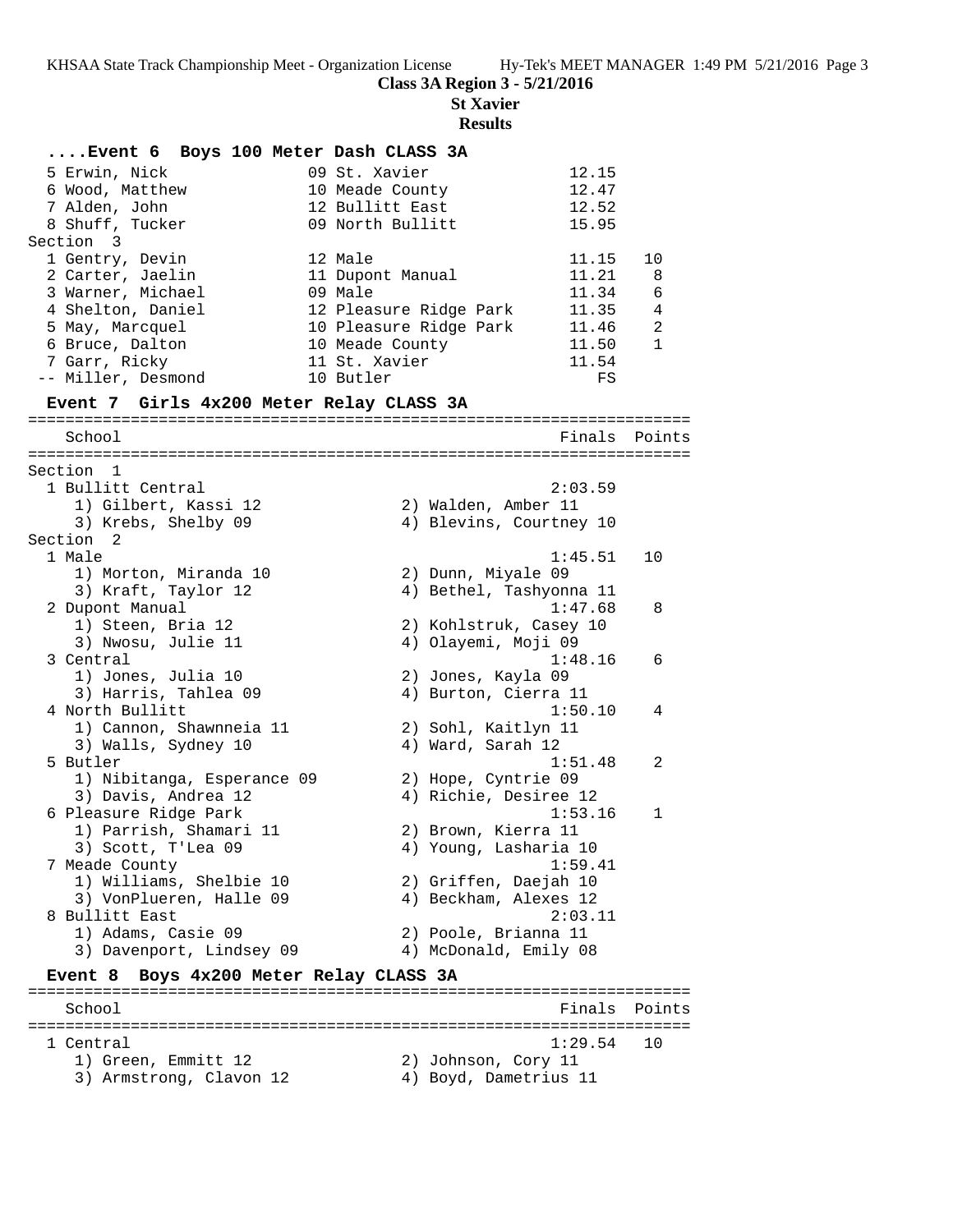**Class 3A Region 3 - 5/21/2016**

**St Xavier**

### **Results**

# **....Event 8 Boys 4x200 Meter Relay CLASS 3A**

| 2 Pleasure Ridge Park   | 1:30.23                 | 8               |
|-------------------------|-------------------------|-----------------|
| 1) Bronaugh, Donyell 12 | 2) May, Marcquel 10     |                 |
| 3) Skinner, LaVonte 12  | 4) Shelton, Daniel 12   |                 |
| 3 Male                  | 1:30.32                 | 6               |
| 1) Clyburn, Darian 10   | 2) Cuff, Kamron 12      |                 |
| 3) Montgomery, Deion 11 | 4) Jones, Klarans 11    |                 |
| 4 St. Xavier            | 1:31.59                 | 4               |
| 1) Masterson, Max 11    | 2) O'Daniel, Beck 09    |                 |
| 3) Garr, Ricky 11       | 4) Goldberg, Jax 11     |                 |
| 5 Butler                | 1:33.49                 | 2               |
| 1) Mcalmont, Steven 11  | 2) Neal, Demetrius 11   |                 |
| 3) Glass, Terrence 10   | 4) Ramsey, Niles 10     |                 |
| 6 Meade County          | $1:36.53$ 1             |                 |
| 1) Bruce, Dalton 10     | 2) Brown, Dakota 10     |                 |
| 3) Lasley, Joseph 10    | 4) Morales, William 12  |                 |
| -- Dupont Manual        | DO                      | profanity #253  |
| 1) Barber, Thomas 12    | 2) Carter, Jaelin 11    |                 |
| 3) Cosby, Bryce 11      | 4) Patillo, Sterling 09 |                 |
| -- Bullitt East         | DQ                      | zone 2 exchange |
| 1) Perdue, Hunter 10    | 2) Moss, AJ 10          |                 |
| 3) Alden, John 12       | 4) Gentry, Hayden 09    |                 |
|                         |                         |                 |

# **Event 9 Girls 1600 Meter Run CLASS 3A**

| Name                     | Year School        | Finals Points |                |
|--------------------------|--------------------|---------------|----------------|
| Section 1                |                    |               |                |
| 1 Sapienza-Wright, Alena | 10 Dupont Manual   | 5:11.55       | 10             |
| 2 Lacy, Kaitlyn          | 10 Male            | 5:18.92       | 8              |
| 3 Curry, Rachel          | 09 Male            | 5:32.20       | 6              |
| 4 Graves, Danielle       | 12 Dupont Manual   | 5:40.79       | $\overline{4}$ |
| 5 Phillips, Kelsey       | 12 Bullitt Central | 6:04.34       | 2              |
| 6 Spencer, Lindsey       | 09 Bullitt East    | 6:10.44       |                |
| 7 West, Drewanna         | 10 Meade County    | 6:23.47       |                |
| 8 Thornsberry, Meredith  | 10 Bullitt East    | 7:06.21       |                |

=======================================================================

# **Event 10 Boys 1600 Meter Run CLASS 3A**

| Name                 | Year School            | Finals  | Points         |
|----------------------|------------------------|---------|----------------|
| 1 Nuquse, Yared      | 11 Dupont Manual       | 4:24.32 | 10             |
| 2 Thomas, Matthew    | 12 St. Xavier          | 4:27.71 | 8              |
| 3 Allen, Dylan       | 10 Male                | 4:30.08 | 6              |
| 4 Larkin, Zach       | 09 St. Xavier          | 4:30.72 | $\overline{4}$ |
| 5 Gordon, Bailey     | 11 Male                | 4:38.68 | $\overline{2}$ |
| 6 Dye, Josh          | 11 Dupont Manual       | 4:42.23 | 1              |
| 7 Eugene, Brandon    | 10 Pleasure Ridge Park | 4:48.12 |                |
| 8 Morales, Joseph    | 12 Meade County        | 4:49.51 |                |
| 9 Strobel, Evan      | 12 Meade County        | 4:56.92 |                |
| 10 Cooper, Daniel    | 12 Butler              | 5:10.52 |                |
| 11 Wetzel, Josh      | 09 Bullitt East        | 5:18.70 |                |
| 12 Mitchell, Samuel  | 09 Bullitt Central     | 5:19.40 |                |
| 13 Mitchell, Seth    | 09 Bullitt Central     | 5:20.22 |                |
| 14 Whiting, Jaden    | 11 Central             | 5:27.38 |                |
| 15 Dela Cruz, Jurome | 09 Bullitt East        | 5:30.40 |                |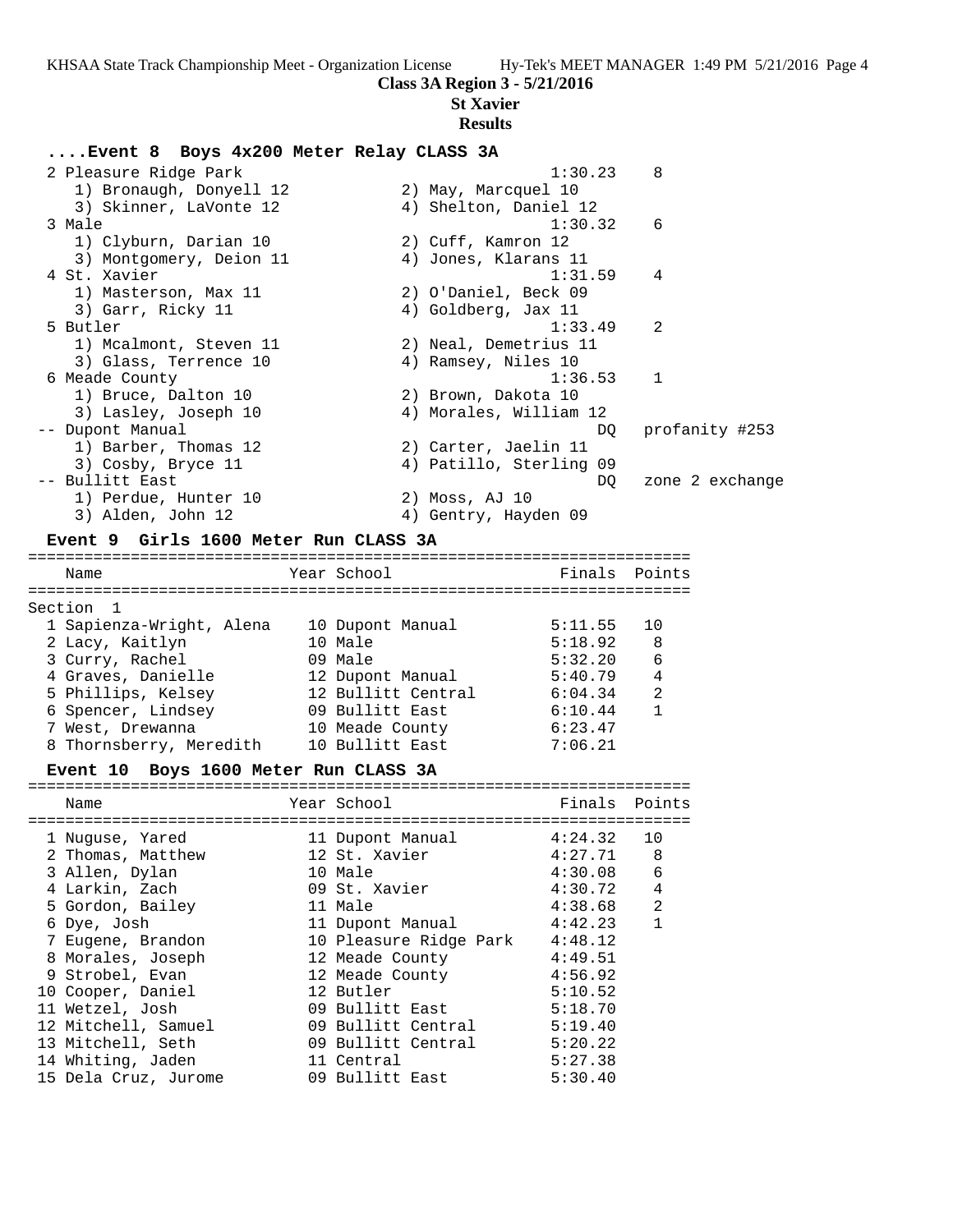**Class 3A Region 3 - 5/21/2016**

**St Xavier**

| Event 10 Boys 1600 Meter Run CLASS 3A     |            |                                |        |
|-------------------------------------------|------------|--------------------------------|--------|
| 16 Green, Trent                           |            | 10 Pleasure Ridge Park 5:31.15 |        |
| 17 Sowell, Dionta                         | 12 Central | 5:35.92                        |        |
|                                           |            |                                |        |
| Event 11 Girls 4x100 Meter Relay CLASS 3A |            |                                |        |
|                                           |            |                                |        |
| School                                    |            | Finals                         | Points |
|                                           |            |                                |        |
| 1 Male                                    |            | 49.79                          | 10     |
| 1) Vaughn, Chimond 10                     |            | 2) Crawford, Anaiya 10         |        |
| 3) Kraft, Taylor 12                       |            | 4) Bethel, Tashyonna 11        |        |
| 2 Central                                 |            | 50.69                          | 8      |
| 1) Bush, Rhyann 11                        |            | 2) Jones, Kayla 09             |        |
| 3) Woods, Aaziyah 11                      |            | 4) Burton, Cierra 11           |        |
| 3 Dupont Manual                           |            | 51.88                          | 6      |
| 1) Kohlstruk, Casey 10                    |            | 2) Steen, Bria 12              |        |
| 3) Olayemi, Moji 09                       |            | 4) Thompson, Kat 10            |        |
| 4 Butler                                  |            | 52.58                          | 4      |
| 1) Richie, Desiree 12                     |            | 2) Helton-Henley, Shelby 09    |        |
| 3) Hope, Cyntrie 09                       |            | 4) Davis, Andrea 12            |        |
| 5 Pleasure Ridge Park                     |            | 53.22                          | 2      |
| 1) Parrish, Shamari 11                    |            | 2) Hawks, Riley 09             |        |
| 3) Watson, Hanna 11                       |            | 4) Brown, Kierra 11            |        |
| 6 Meade County                            |            | 58.12                          | 1      |
| 1) Williams, Shelbie 10                   |            | 2) Griffen, Daejah 10          |        |
| 3) VonPlueren, Halle 09                   |            | 4) Beckham, Alexes 12          |        |
| 7 Bullitt Central                         |            | 1:00.20                        |        |
| 1) Blevins, Courtney 10                   |            | 2) Walden, Amber 11            |        |
| 3) Gilbert, Kassi 12                      |            | 4) Krebs, Shelby 09            |        |
|                                           |            |                                |        |
| Event 12 Boys 4x100 Meter Relay CLASS 3A  |            |                                |        |
|                                           |            |                                |        |
| School                                    |            | Finals                         | Points |
| 1 Male                                    |            | 44.17                          | 10     |
|                                           |            | 2) Clyburn, Darian 10          |        |
| 1) Warfield, Jacoby 09                    |            |                                |        |
| 3) Jones, Klarans 11                      |            | 4) Warner, Michael 09          |        |
| 2 Dupont Manual                           |            | 44.38                          | 8      |
| 1) Barber, Thomas 12                      |            | 2) Carter, Jaelin 11           |        |
| 3) Cosby, Bryce 11                        |            | 4) Patillo, Sterling 09        |        |
| 3 Pleasure Ridge Park                     |            | 44.53                          | 6      |
| 1) Bronaugh, Donyell 12                   |            | 2) May, Marcquel 10            |        |
| 3) Skinner, LaVonte 12                    |            | 4) Shelton, Daniel 12          |        |
| 4 Central                                 |            | 44.66                          | 4      |
| 1) Green, Emmitt 12                       |            | 2) Johnson, Cory 11            |        |
| 3) Anderson, Raiden 11                    |            | 4) Boyd, Dametrius 11          |        |
| 5 St. Xavier                              |            | 44.90                          | 2      |
| 1) Masterson, Max 11                      |            | 2) O'Daniel, Beck 09           |        |
|                                           |            | 4) Goldberg, Jax 11            |        |
| 3) Garr, Ricky 11                         |            |                                |        |
| 6 Butler                                  |            | 45.65                          | 1      |
| 1) Miller, Desmond 10                     |            | 2) Glass, Terrence 10          |        |
| 3) Neal, Demetrius 11                     |            | 4) Ramsey, Niles 10            |        |
| 7 Meade County                            |            | 47.80                          |        |
| 1) Bruce, Dalton 10                       |            | 2) Morales, William 12         |        |
| 3) Brown, Dakota 10                       |            | 4) Wood, Matthew 10            |        |
| 8 Bullitt Central                         |            | 47.83                          |        |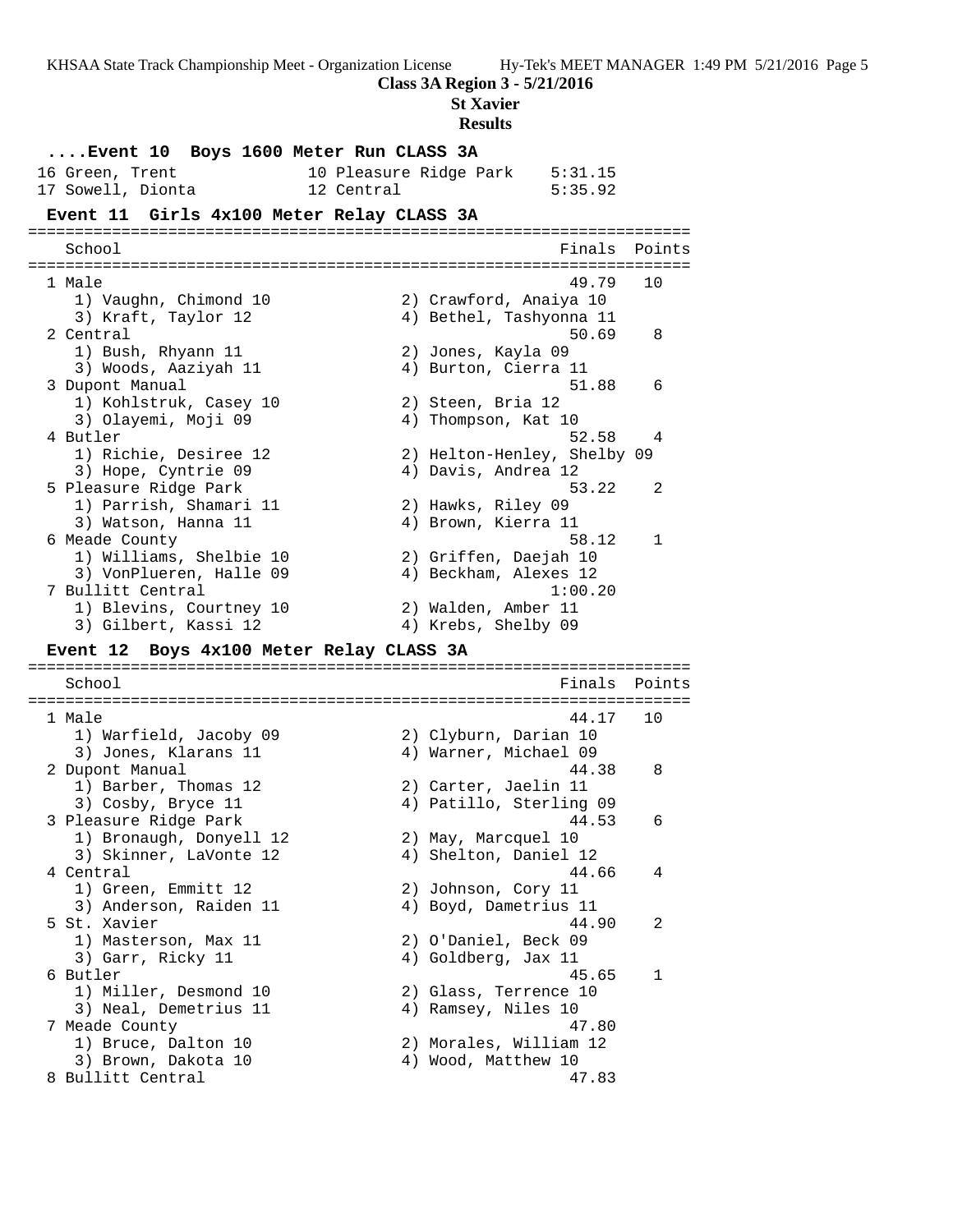**Class 3A Region 3 - 5/21/2016**

**St Xavier**

#### **Results**

# **....Event 12 Boys 4x100 Meter Relay CLASS 3A**

 1) Amos, Josh 12 2) Parks, Alex 12 3) Metcalfe, Colton 11 (4) O'Keefe, Tim 10

### **Event 13 Girls 400 Meter Dash CLASS 3A**

|                      | Name                |  | Year School            | Finals Points |                |  |  |
|----------------------|---------------------|--|------------------------|---------------|----------------|--|--|
|                      |                     |  |                        |               |                |  |  |
|                      | 1 Poole, Brianna    |  | 11 Bullitt East        | 1:06.21       |                |  |  |
|                      | 2 Scott, T'Lea      |  | 09 Pleasure Ridge Park | 1:06.47       |                |  |  |
|                      | 3 VonPlueren, Halle |  | 09 Meade County        | 1:07.82       |                |  |  |
|                      | 4 Hawks, Peyton     |  | 12 Pleasure Ridge Park | 1:08.20       |                |  |  |
|                      | 5 Jantzen, Abigail  |  | 12 Meade County        | 1:13.81       |                |  |  |
| Section <sub>2</sub> |                     |  |                        |               |                |  |  |
|                      | 1 Townsend, Taliyah |  | 12 Male                | 56.64         | 10             |  |  |
|                      | 2 Gibbons, Alexis   |  | 12 Butler              | 57.88         | 8              |  |  |
|                      | 3 Caballero, Gretel |  | 12 Central             | 58.49         | 6              |  |  |
|                      | 4 Morton, Mikayla   |  | 10 Male                | 59.80         | 4              |  |  |
|                      | 5 duPlessis, Grace  |  | 11 Dupont Manual       | 1:02.52       | $\mathfrak{D}$ |  |  |
|                      | 6 Olayemi, Moji     |  | 09 Dupont Manual       | 1:04.18       | 1              |  |  |
|                      | 7 Jones, Julia      |  | 10 Central             | 1:05.89       |                |  |  |
|                      | 8 McDonald, Kendall |  | 12 North Bullitt       | 1:09.41       |                |  |  |

#### **Event 14 Boys 400 Meter Dash CLASS 3A**

| Name                                                                                                                                                                                                     | Year School            |         | Finals Points  |
|----------------------------------------------------------------------------------------------------------------------------------------------------------------------------------------------------------|------------------------|---------|----------------|
|                                                                                                                                                                                                          |                        |         |                |
| Section<br>$\overline{1}$                                                                                                                                                                                |                        |         |                |
| 1 Alexander, Dejuan                                                                                                                                                                                      | 12 Butler              | 54.52   |                |
| 2 Washington, Bryson                                                                                                                                                                                     | 10 Pleasure Ridge Park | 57.14   |                |
| 3 James, Dakota                                                                                                                                                                                          | 09 North Bullitt       | 1:00.92 |                |
| 4 Mills, Travis                                                                                                                                                                                          | 11 North Bullitt       | 1:02.52 |                |
| Section <sub>2</sub>                                                                                                                                                                                     |                        |         |                |
| 1 Armstrong, Clavon                                                                                                                                                                                      | 12 Central             | 50.91   | 10             |
| 2 Wilson, Garrett                                                                                                                                                                                        | 12 Bullitt East        | 50.95 8 |                |
| 3 Cuff, Kamron                                                                                                                                                                                           | 12 Male                | 51.56   | 6              |
| 4 Green, Connor                                                                                                                                                                                          | 11 Bullitt East        | 52.16   | $\overline{4}$ |
| 5 Morales, William                                                                                                                                                                                       | 12 Meade County        | 52.66   | $\mathfrak{D}$ |
| 6 Warner, Michael                                                                                                                                                                                        | 09 Male                | 52.75   | $\mathbf{1}$   |
| 7 Britt, Jamal                                                                                                                                                                                           | 12 Butler              | 53.30   |                |
| 8 Hopper, Michael                                                                                                                                                                                        | 10 Pleasure Ridge Park | 53.87   |                |
| $E = 15$ $\sigma_{\text{rel}}^2$ $\sigma_{\text{rel}}^2$ $\sigma_{\text{rel}}^2$ $\sigma_{\text{rel}}^2$ $\sigma_{\text{rel}}^2$ $\sigma_{\text{rel}}^2$ $\sigma_{\text{rel}}^2$ $\sigma_{\text{rel}}^2$ |                        |         |                |

#### **Event 15 Girls 300 Meter Hurdles CLASS 3A**

| Name                       | Year School            | Finals Points |                |
|----------------------------|------------------------|---------------|----------------|
| Section 1                  |                        | 58.22         |                |
| 1 Snow, Emily<br>Section 2 | 11 Meade County        |               |                |
| 1 Bush, Rhyann             | 11 Central             | 45.83         | 10             |
| 2 Williams, Hadiya         | 11 Male                | 48.27         | 8              |
| 3 Brown, Kierra            | 11 Pleasure Ridge Park | 49.96         | - 6            |
| 4 Harris, Tahlea           | 09 Central             | 51.48         | 4              |
| 5 Kaeka, Nicole            | 11 Dupont Manual       | 51.94         | $\mathfrak{D}$ |
| 6 Curry, Ahlyia            | 11 Butler              | 52.20         | 1              |
| 7 Deshmukh, Alisha         | 12 Dupont Manual       | 53.97         |                |
|                            |                        |               |                |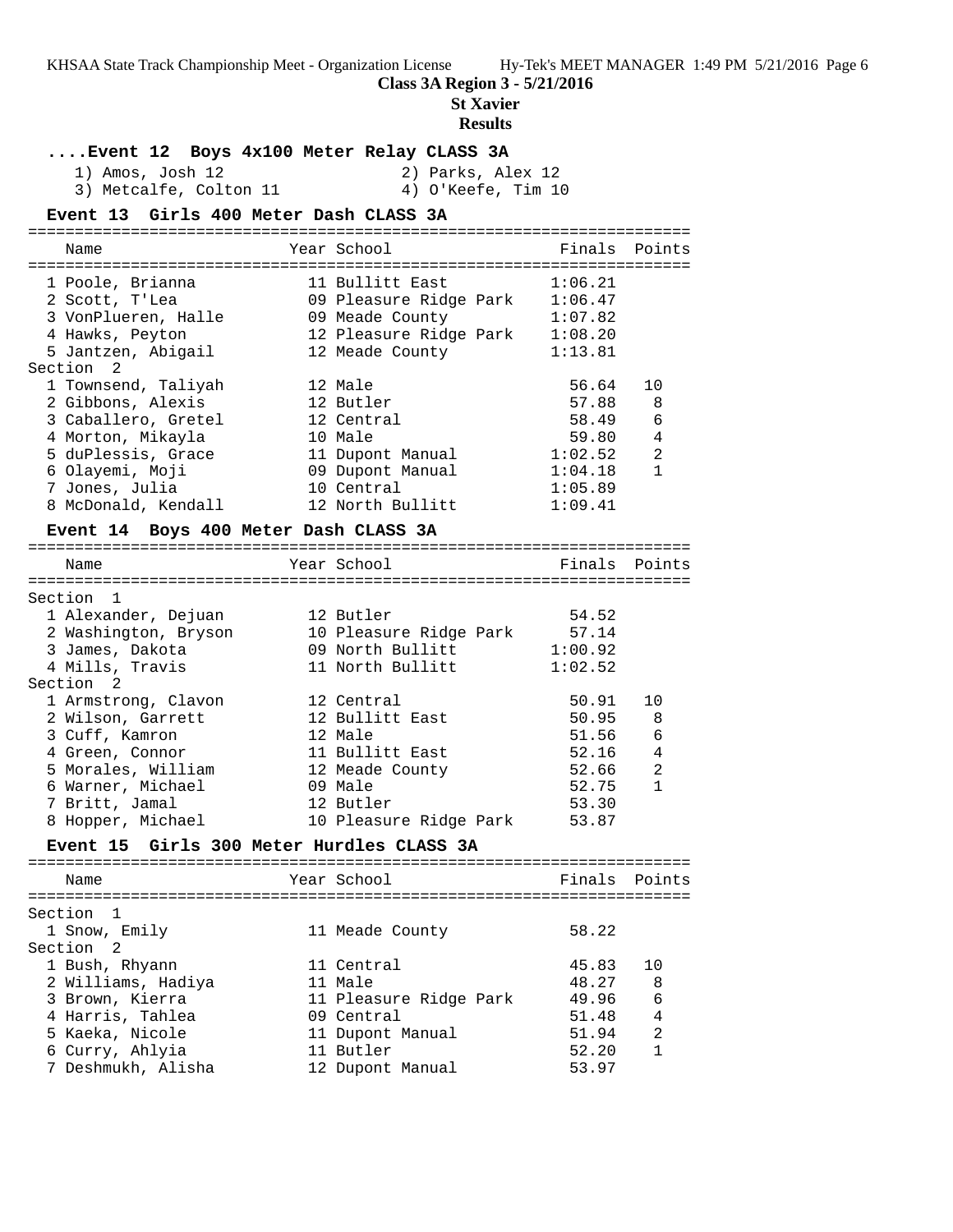**Class 3A Region 3 - 5/21/2016**

**St Xavier**

|         | Event 15 Girls 300 Meter Hurdles CLASS 3A |                                     |                    |                   |
|---------|-------------------------------------------|-------------------------------------|--------------------|-------------------|
|         | 8 Gibbons, Alexis                         | 12 Butler                           | 54.98              |                   |
|         | Event 16 Boys 300 Meter Hurdles CLASS 3A  |                                     |                    |                   |
|         | Name                                      | Year School                         |                    | Finals Points     |
| Section | -1                                        |                                     |                    |                   |
|         | 1 Gentry, Hayden                          | 09 Bullitt East                     | 46.04              |                   |
|         | 2 Elliot, Will                            | 10 Pleasure Ridge Park              | 49.15              |                   |
|         | Section <sub>2</sub>                      |                                     |                    |                   |
|         | 1 Green, Emmitt                           | 12 Central                          | 39.93              | 10                |
|         | 2 Clyburn, Darian                         | 10 Male                             | 40.15              | 8                 |
|         | 3 Ford, Dallas                            | 12 St. Xavier                       | 40.93              | 6                 |
|         | 4 Tran, Anthony                           | 12 Dupont Manual                    | 41.59              | 4                 |
|         | 5 Dumoulin, Jonny                         | 11 St. Xavier                       | 41.76              | 2                 |
|         | 6 Pennix, Solomon                         | 10 Butler                           | 42.58              | $\mathbf{1}$      |
|         | 7 Hayden, Shawn                           | 12 Pleasure Ridge Park              | 43.18              |                   |
|         | 8 Pasley, Jeremiah                        | 11 Male                             | 44.71              |                   |
|         | Event 17 Girls 800 Meter Run CLASS 3A     |                                     |                    |                   |
|         |                                           |                                     |                    |                   |
|         | Name                                      | Year School                         |                    | Finals Points     |
|         |                                           |                                     |                    |                   |
|         | Section 1                                 |                                     |                    |                   |
|         | 1 Kuntz, Emma                             | 11 Dupont Manual                    | 2:20.85            | 10                |
|         | 2 Hall, Labreea                           | 12 Dupont Manual                    | 2:22.87            | 8                 |
|         | 3 Masden, Lauren                          | 11 Bullitt East                     | 2:22.97            | 6                 |
|         | 4 Lucas, Bryanna                          | 10 Central                          | 2:28.16            | 4                 |
|         | 5 Kiper, Maggie                           | 11 Male                             | 2:29.24            | 2<br>$\mathbf{1}$ |
|         | 6 Free, Hailie                            | 10 North Bullitt                    | 2:31.74            |                   |
|         | 7 Young, Lasharia                         | 10 Pleasure Ridge Park<br>09 Butler | 2:33.14<br>2:33.57 |                   |
|         | 8 Nibitanga, Esperance<br>9 Arain, Anisah | 11 Male                             | 2:39.99            |                   |
|         | 10 Bahena, Evelyn                         | 11 Butler                           | 2:46.93            |                   |
|         | 11 VonPlueren, Hanna                      | 09 Meade County                     | 2:47.33            |                   |
|         | 12 Elliott, Andrea                        | 10 Central                          | 3:00.71            |                   |
|         |                                           |                                     |                    |                   |
|         | Event 18 Boys 800 Meter Run CLASS 3A      |                                     |                    |                   |
|         | Name                                      | Year School                         | Finals             | Points            |
|         | 1 Nuguse, Yared                           | 11 Dupont Manual                    | 1:56.53            | 10                |
|         | 2 Thomas, Matthew                         | 12 St. Xavier                       | 1:58.69            | 8                 |
|         | 3 Bridges, Austin                         | 11 Dupont Manual                    | 2:00.27            | 6                 |
|         | 4 Fakunle, Daniel                         | 10 Central                          | 2:04.16            | 4                 |
|         | 5 Eugene, Brandon                         | 10 Pleasure Ridge Park              | 2:04.18            | 2                 |
|         | 6 Gordon, Bailey                          | 11 Male                             | 2:06.89            | $\mathbf{1}$      |
|         | 7 Henderson, Anthony                      | 10 Butler                           | 2:07.69            |                   |
|         | 8 Poole, Nick                             | 10 St. Xavier                       | 2:08.80            |                   |
|         | 9 Robriquez, Keegan                       | 11 Male                             | 2:09.25            |                   |
|         | 10 Mucker, Samuel                         | 12 Central                          | 2:09.33            |                   |
|         | 11 Knott, Stephen                         | 11 Meade County                     | 2:09.70            |                   |
|         | 12 Amaya, Jonnathan                       | 10 Meade County                     | 2:09.93            |                   |
|         | 13 Woods, Sean                            | 10 Bullitt East                     | 2:15.04            |                   |
|         | 14 James, Jarred                          | 11 North Bullitt                    | 2:22.61            |                   |
|         |                                           |                                     |                    |                   |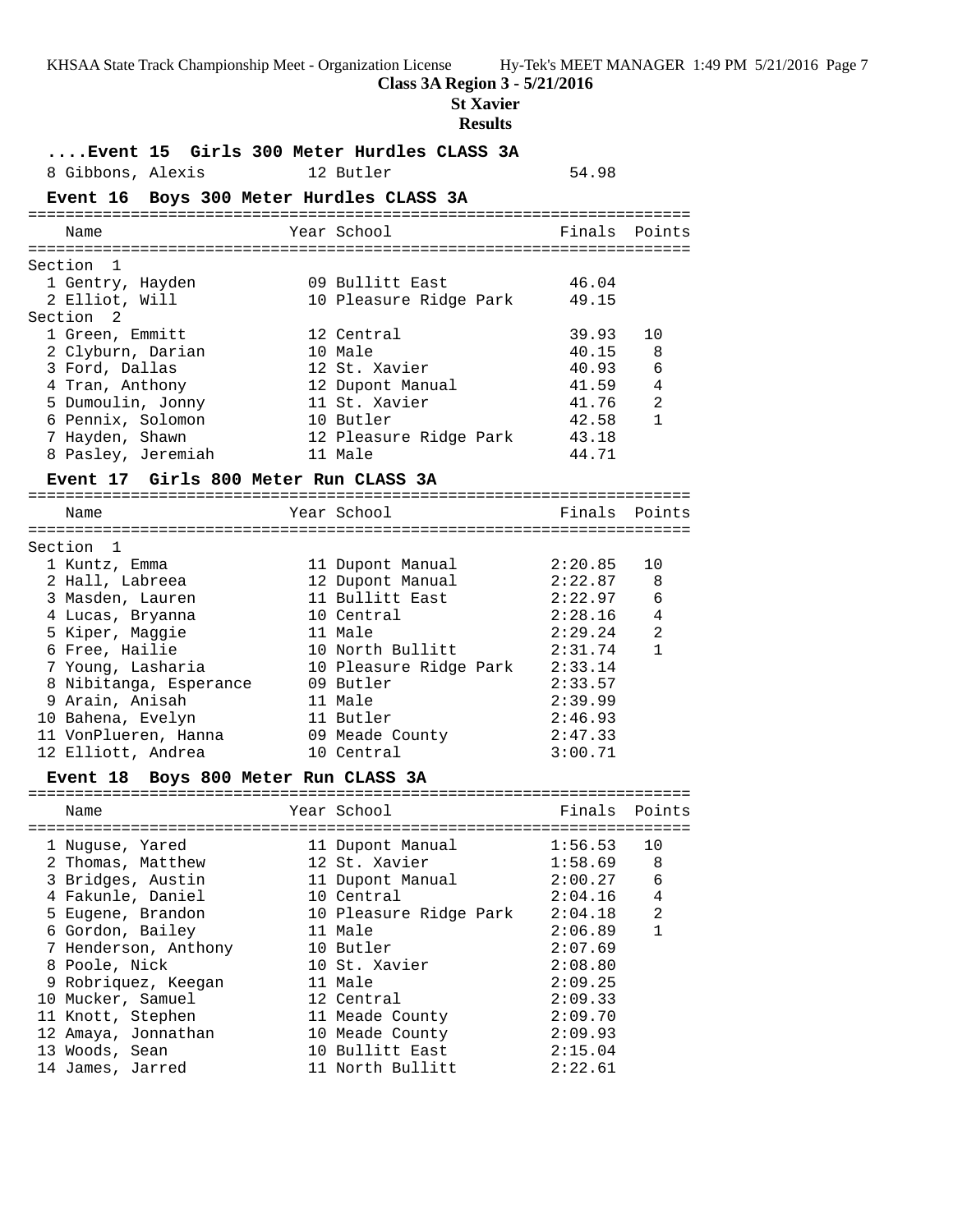**Class 3A Region 3 - 5/21/2016**

**St Xavier**

**Results**

#### **....Event 18 Boys 800 Meter Run CLASS 3A**

| 15 Sanchez, Eric   | 12 Bullitt East        | 2:25.76    |
|--------------------|------------------------|------------|
| 16 Johnson, Jacob  | 09 Bullitt Central     | 2:27.61    |
| 17 Carter, Devan   | 09 Bullitt Central     | 2:28.63    |
| 18 Green, Trent    | 10 Pleasure Ridge Park | 2:28.82    |
| -- Mitchell, Dylan | 12 Butler              | <b>DNF</b> |

**Event 19 Girls 200 Meter Dash CLASS 3A** ======================================================================= Name The Year School The Finals Points ======================================================================= 1 McDonald, Kendall 12 North Bullitt 28.94 2 Willis, Taylor 10 Bullitt East 30.61 3 Hawks, Riley 09 Pleasure Ridge Park 30.72 4 Watson, Hanna 11 Pleasure Ridge Park 31.13 5 Griffen, Daejah 10 Meade County 31.23 6 Blevins, Courtney 10 Bullitt Central 32.46 7 Morales, Katherine 09 Meade County 32.53 8 Krebs, Shelby 09 Bullitt Central 36.63 Section 2 1 Townsend, Taliyah 12 Male 25.08 10 2 Caballero, Gretel 12 Central 25.68 8 3 Nwosu, Julie 11 Dupont Manual 26.15 6 4 Cannon, Shawnneia 11 North Bullitt 26.46 4 5 Jones, Kayla 09 Central 26.83 2 6 Bethel, Tashyonna 11 Male 27.20 1 7 Steen, Bria 12 Dupont Manual 27.52 8 Hope, Cyntrie 09 Butler 28.72 **Event 20 Boys 200 Meter Dash CLASS 3A**

### ======================================================================= Year School **Finals** Points ======================================================================= 1 Masterson, Max 11 St. Xavier 23.49 2 2 Shuff, Tucker 09 North Bullitt 33.16 Section 3 1 Cuff, Kamron 12 Male 22.88 10 2 Shelton, Daniel 12 Pleasure Ridge Park 23.17 8 3 Jones, Klarans 11 Male 23.25 6 4 Skinner, LaVonte 12 Pleasure Ridge Park 23.44 4 5 Johnson, Cory 11 Central 23.63 1 6 Ramsey, Niles 10 Butler 23.66 7 Amos, Josh 12 Bullitt Central 24.67 -- Boyd, Dametrius 11 Central DNF

# **Event 21 Girls 3200 Meter Run CLASS 3A**

======================================================================= Name The Year School Control of Finals Points ======================================================================= Section 1 1 Sapienza-Wright, Alena 10 Dupont Manual 11:17.90 10 2 Lacy, Kaitlyn 10 Male 11:28.68 8 3 Shereyk, Jenna 09 Meade County 11:51.37 6 4 Curry, Rachel 09 Male 11:53.83 4 5 Poppell, Sierra 12 Bullitt East 11:55.03 2 6 Shannon, Elizabeth 10 Meade County 12:41.74 1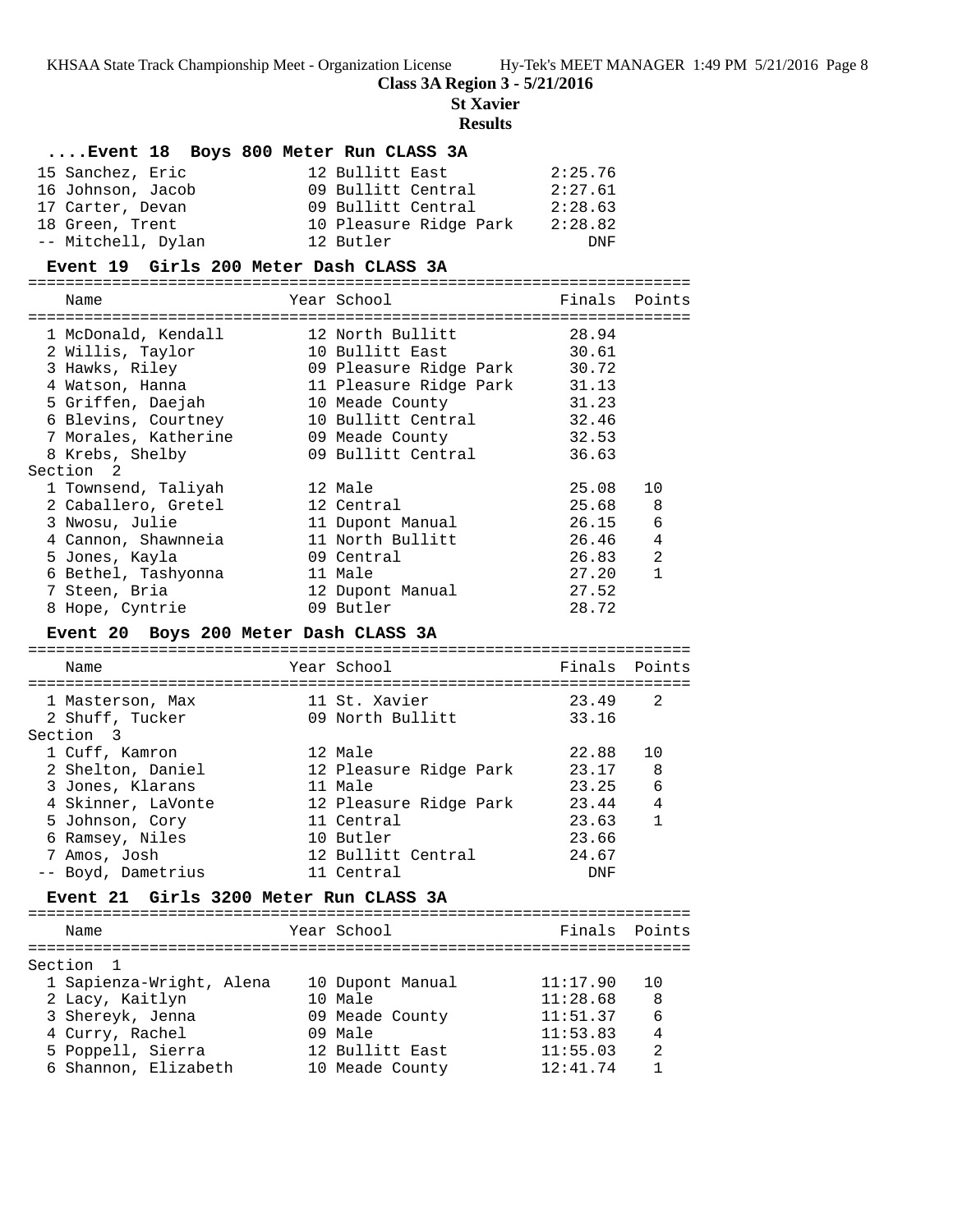**Class 3A Region 3 - 5/21/2016**

**St Xavier**

| Event 21 Girls 3200 Meter Run CLASS 3A       |                        |                                |              |
|----------------------------------------------|------------------------|--------------------------------|--------------|
| 7 Head, Riley                                | 12 Dupont Manual       | 12:49.92                       |              |
| 8 Clarkson, Abigail                          | 09 Bullitt East        | 14:41.71                       |              |
| Event 22 Boys 3200 Meter Run CLASS 3A        |                        |                                |              |
|                                              |                        |                                |              |
| Name                                         | Year School            | Finals                         | Points       |
| l Greco, Loqan                               | 11 Meade County        | 9:28.73                        | 10           |
| 2 Guenthner, Ryan                            | 11 St. Xavier          | 9:33.82                        | 8            |
| 3 Allen, Dylan                               | 10 Male                | 9:35.61                        | 6            |
| 4 Schaefer, Patrick                          | 10 St. Xavier          | 9:37.65                        | 4            |
| 5 Schwartz, Noah                             | 10 Meade County        | 10:05.84                       | 2            |
| 6 Shelton, Isaac                             | 12 Bullitt East        | 10:23.78                       | $\mathbf{1}$ |
| 7 Dudzinski, Nick                            | 11 Dupont Manual       | 10:27.07                       |              |
| 8 Steppe, Jake                               | 09 Male                | 10:28.09                       |              |
| 9 Dye, Josh                                  | 11 Dupont Manual       | 10:32.32                       |              |
| 10 Cooper, Daniel                            | 12 Butler              | 11:22.31                       |              |
| 11 Riedley, Connor                           | 10 Pleasure Ridge Park | 11:46.38                       |              |
| 12 Mohamed, Faud                             | 10 Central             | 12:36.62                       |              |
| 13 Coolidge, Chris                           | 12 Bullitt East        | 13:01.75                       |              |
| Event 23 Girls 4x400 Meter Relay CLASS 3A    |                        |                                |              |
| School                                       |                        | Finals                         |              |
|                                              |                        |                                | Points       |
| 1 Dupont Manual                              |                        | 3:57.45                        | 10           |
| 1) duPlessis, Grace 11                       |                        | 2) Hall, Labreea 12            |              |
| 3) Sapienza-Wright, Alena 10                 |                        | 4) Kuntz, Emma 11              |              |
| 2 Central                                    |                        | 4:02.99                        | 8            |
| 1) Caballero, Gretel 12                      |                        | 2) Burton, Cierra 11           |              |
| 3) Bush, Rhyann 11                           |                        | 4) Lucas, Bryanna 10           |              |
| 3 Male                                       |                        | 4:02.99                        | 6            |
| 1) Morton, Mikayla 10                        |                        | 2) Morton, Miranda 10          |              |
| 3) Dunn, Miyale 09                           |                        | 4) Morris, Princess 10         |              |
| 4 North Bullitt                              |                        | 4:16.11                        | 4            |
| 1) Sohl, Kaitlyn 11                          |                        | 2) Cannon, Shawnneia 11        |              |
| 3) Walls, Sydney 10                          |                        | 4) Ward, Sarah 12              |              |
| 5 Bullitt East                               |                        | 4:17.51                        | 2            |
| 1) Feldhaus, Claire 11                       |                        | 2) Duvall, Lindsey 11          |              |
| 3) Poole, Julia 10                           |                        | 4) Masden, Lauren 11           |              |
| 6 Butler                                     |                        | 4:28.68                        | 1            |
| 1) Richie, Desiree 12                        |                        | 2) Nibitanga, Esperance 09     |              |
| 3) Davis, Andrea 12<br>7 Pleasure Ridge Park |                        | 4) Hope, Cyntrie 09<br>4:30.45 |              |
| 1) Young, Lasharia 10                        |                        | 2) Scott, T'Lea 09             |              |
| 3) Parrish, Shamari 11                       |                        | 4) Brown, Kierra 11            |              |
| 8 Meade County                               |                        | 4:53.60                        |              |
| 1) Morales, Katherine 09                     |                        | 2) Snow, Emily 11              |              |
| 3) VonPlueren, Hanna 09                      |                        | 4) VonPlueren, Halle 09        |              |
| Event 24 Boys 4x400 Meter Relay CLASS 3A     |                        |                                |              |
|                                              |                        |                                |              |
| School                                       |                        | Finals                         | Points       |
| 1 Central                                    |                        | 3:25.82                        | 10           |